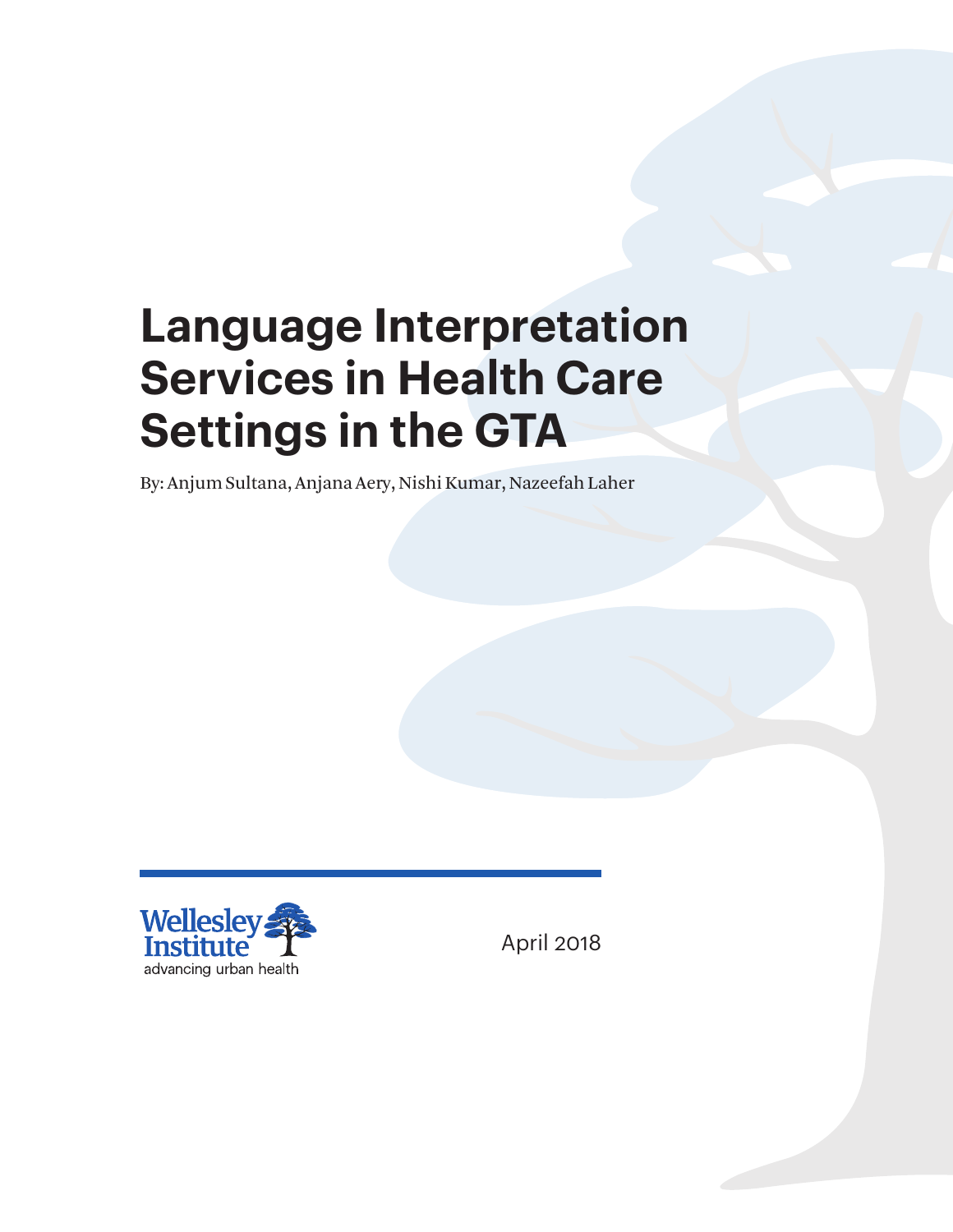### Wellesley Institute works in research and policy to improve health and health equity in the GTA through action on the social determinants of health.

**By: Anjum Sultana, Anjana Aery, Nishi Kumar, Nazeefah Laher**

Report © Wellesley Institute 2018

Copies of this report can be downloaded from www.wellesleyinstitute.com.

#### **Statement on Acknowledgement of Traditional Land**

We would like to acknowledge this sacred land on which the Wellesley Institute operates. It has been a site of human activity for 15,000 years. This land is the territory of the Huron-Wendat and Petun First Nations, the Seneca, and most recently, the Mississaugas of the Credit River. The territory was the subject of the Dish With One Spoon Wampum Belt Covenant, an agreement between the Iroquois Confederacy and Confederacy of the Ojibwe and allied nations to peaceably share and care for the resources around the Great Lakes.

Today, the meeting place of Toronto is still the home to many Indigenous people from across Turtle Island and we are grateful to have the opportunity to work in the community, on this territory.

Revised by the Elders Circle (Council of Aboriginal Initiatives) on November 6, 2014

10 Alcorn Ave, Suite 300 Toronto, ON, Canada M4V 3B2 416.972.1010 [contact@wellesleyinstitute.com](mailto:contact@wellesleyinstitute.com)

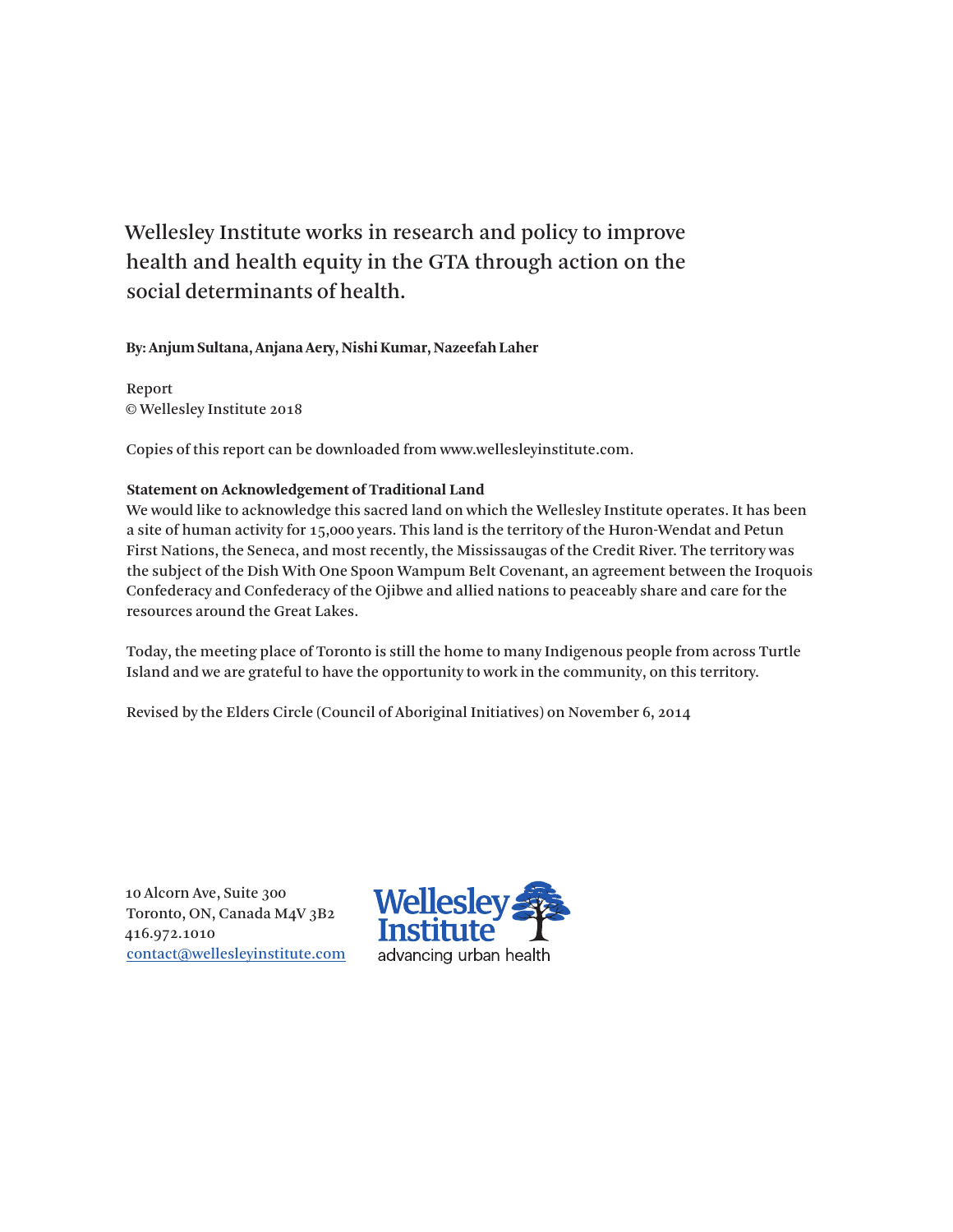#### **TABLE OF CONTENTS**

| William Osler Health System Interpretation Services, Brampton/Etobicoke 5 |
|---------------------------------------------------------------------------|
|                                                                           |
|                                                                           |
|                                                                           |
|                                                                           |
|                                                                           |
|                                                                           |
|                                                                           |
|                                                                           |
|                                                                           |
|                                                                           |
| $Endnotes\begin{minipage}{0.9\linewidth} \end{minipage}$                  |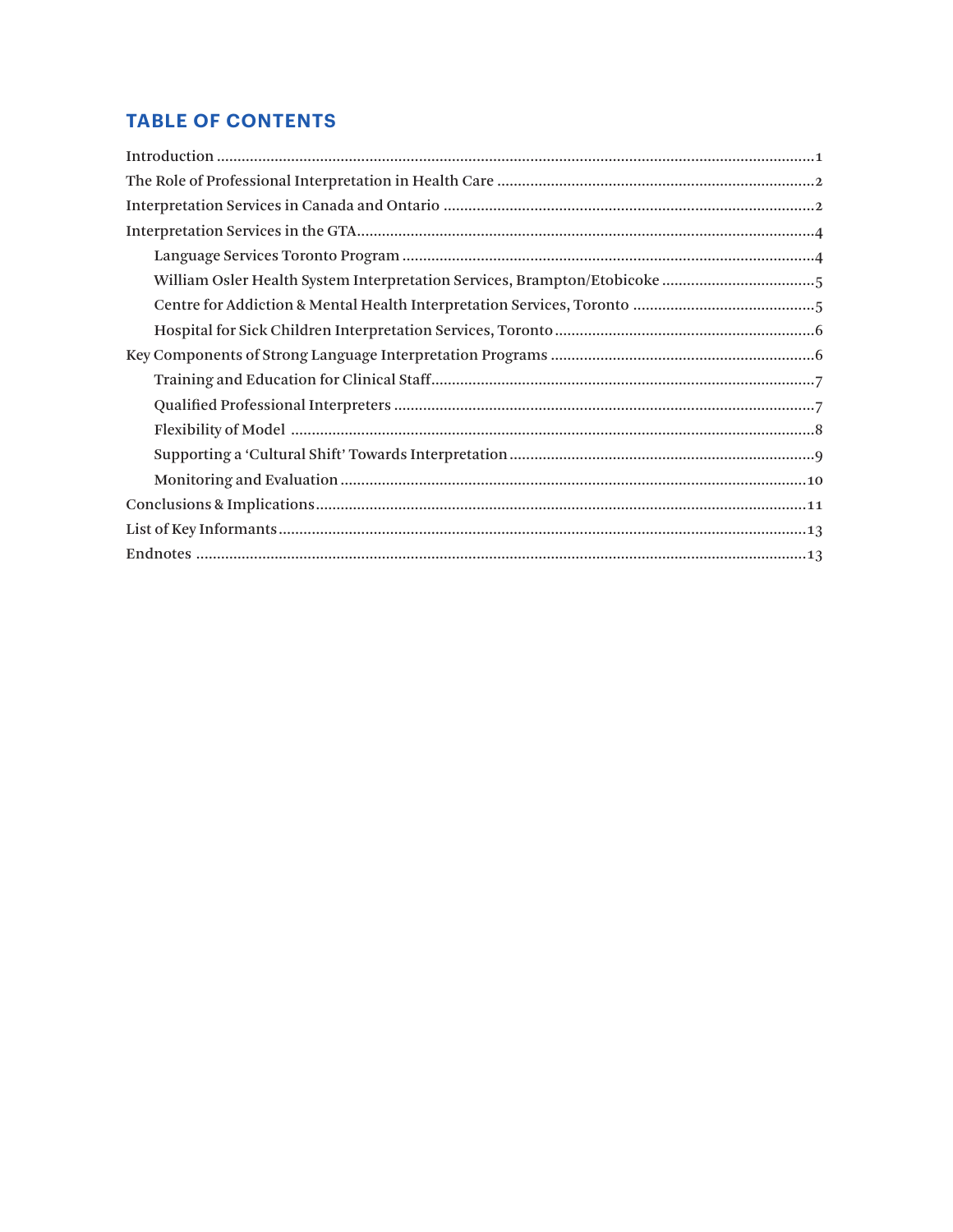## <span id="page-3-0"></span>**Introduction**

Clear communication is critical for the provision of safe, appropriate, and high-quality health care. With the growing linguistic diversity in the Greater Toronto Area (GTA) more patients may prefer speaking another language with their health care provider than ever before, but access to language supports is limited. Without adequate support, navigating the health care system with language barriers can be difficult, frustrating, and potentially detrimental to the quality of care.

Language interpretation services are an effective way of addressing language barriers in clinical settings.<sup>[1](#page-15-0)</sup> Interpretation allows for clear communication between patients and providers, ensuring patients are better informed about the risks and benefits of their care options and improving the quality of care.<sup>2</sup>,<sup>[3](#page-15-0)</sup> Improving the accessibility and quality of interpretation services is an important step towards building a responsive and patientcentred health care system. Interpretation is especially critical in the GTA. Within the GTA, approximately 1 in 25 people have no knowledge of French or English; in Toronto, this figure is even higher[.4](#page-15-0) In addition, people who are generally comfortable speaking official languages in their day-to-day life may need to use their primary language in some circumstances, such as in an emergency or when discussing highly technical information.[5](#page-15-0) Yet despite its critical importance, interpretation services are not widely available across health care organizations in the GTA.<sup>[6](#page-15-0)</sup>

There has been substantial research on the disparities in health care access and outcomes faced by patients with language barriers. A recent scoping review by the Wellesley Institute synthesizes evidence on the role that language interpretation can play in mitigating this disparity.5 However, there has been little exploration about the development and implementation of language interpretation programs and few evaluations of such programs, particularly in the Canadian context.

Currently in the GTA there are several established interpretation programs serving diverse patient communities. We conducted an environmental scan of local health care organizations to understand the challenges and successes that they have experienced in designing and implementing language interpretation programs. We consulted with key informants at four major health care organizations in the region, asking them to share their insights on language interpretation in the GTA and share their approach to ensuring service quality, effectiveness, and accessibility in health care. These organizations were chosen because they offer interpretation services and serve linguistically diverse patient populations. They were also chosen to highlight a range of distinct clinic contexts, such as pediatric care or mental health and addictions care, where interpretation needs may differ. While the organizations are based locally, their insights offer learnings that are broadly applicable across jurisdictions. This report synthesizes the experiences of leading organizations, highlighting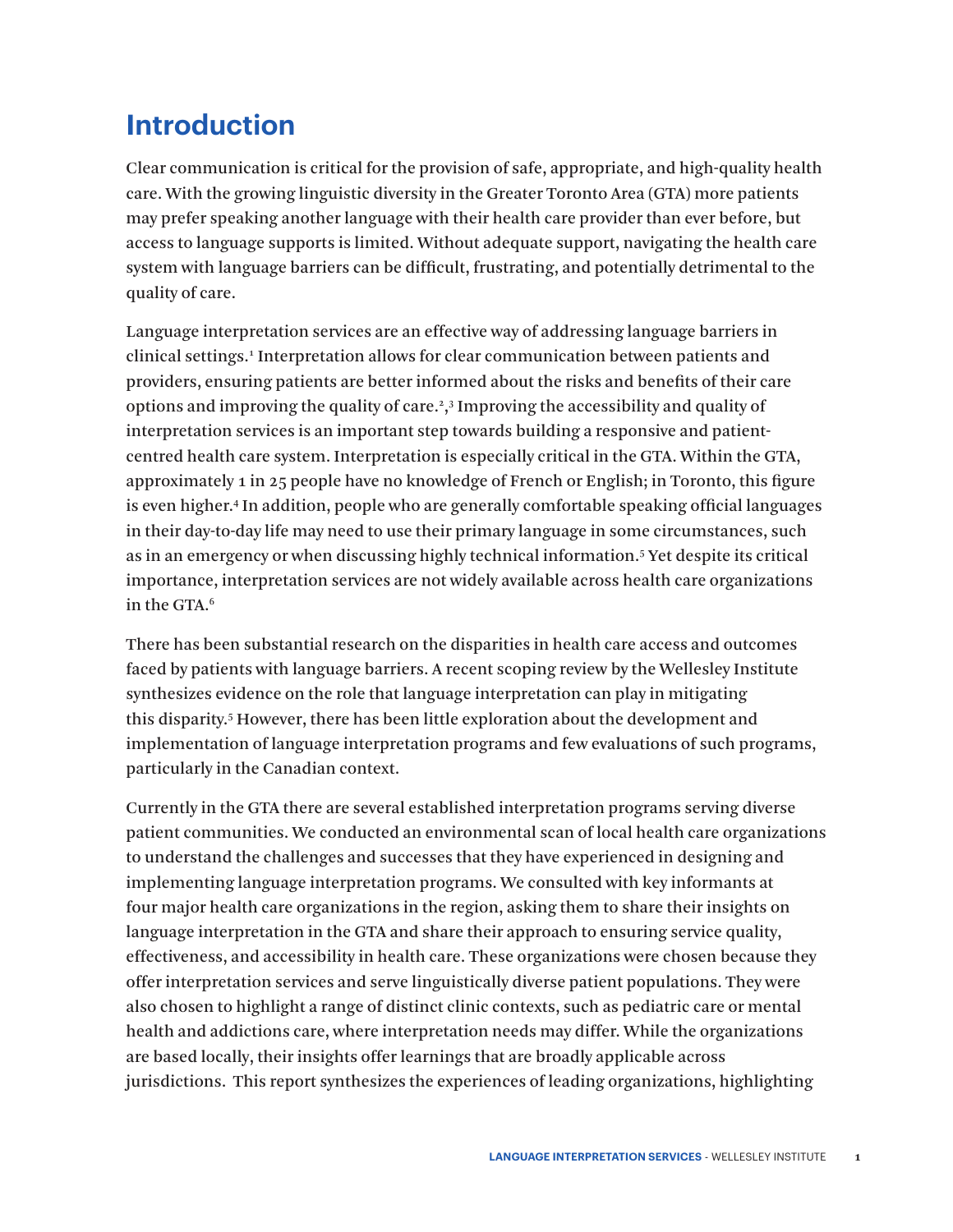<span id="page-4-0"></span>promising approaches for building accessible, effective, high-quality language interpretation programs.

## **The Role of Professional Interpretation in Health Care**

There is a growing body of evidence demonstrating that patients who speak non-official languages face substantial challenges in accessing timely, safe, and appropriate health care.<sup>7</sup> Wellesley Institute's recent work on this issue has demonstrated how improving communication through interpretation services can strengthen health care quality and support patient autonomy. A recent scoping review of peer-reviewed evidence from the Wellesley Institute found that the use of professional interpretation services was associated with an increased uptake of preventive care, reduced re-admission rates, and fewer clinically significant errors when compared to the use of untrained interpreters or no interpreters. A rights-based analysis<sup>8</sup> of the issue demonstrated that interpreters must be accurate and unbiased in order to facilitate informed consent in health care settings, highlighting the legal and ethical risks in using untrained interpreters.

## **Interpretation Services in Canada and Ontario**

Across Canada, interpretation services are delivered by provincial agencies, regional health authorities, and individual health care organizations. While many health care organizations deliver American Sign Language (ASL) and French language services, as mandated by law [9,10](#page-15-0) interpretation services for other languages are sparsely available, especially outside of major urban centres. Many existing programs use a combination of telephone and in-person interpretation, with telephone interpretation services offering a larger range of languages. Drawing from a scan of available interpretation services across Canada and consultations with key informants, here we describe the service landscape in Ontario and Canada.

There is significant variability in the way that interpretation services are delivered across Canadian jurisdictions, reflecting diverse language needs and distinct jurisdictional divisions. British Columbia and Alberta each have a single centrally-coordinated interpretation system, offering telephone interpretation services to all public health care organizations under their jurisdiction.[11,12](#page-15-0) In the case of British Columbia, face-to-face interpreters are available in some areas as well. Services may also be delivered at a local or regional level. For example, Saskatoon Health Region in Saskatchewan also coordinates the provision of language interpretation services for health care services in the region[.13](#page-16-0) Winnipeg's Regional Health Authority offers a centrally-coordinated system for telephone and face-to-face interpreters, and uniquely offers services in private clinics[.14](#page-16-0) Across these three jurisdictions, the services offered are free to patients and costs are absorbed by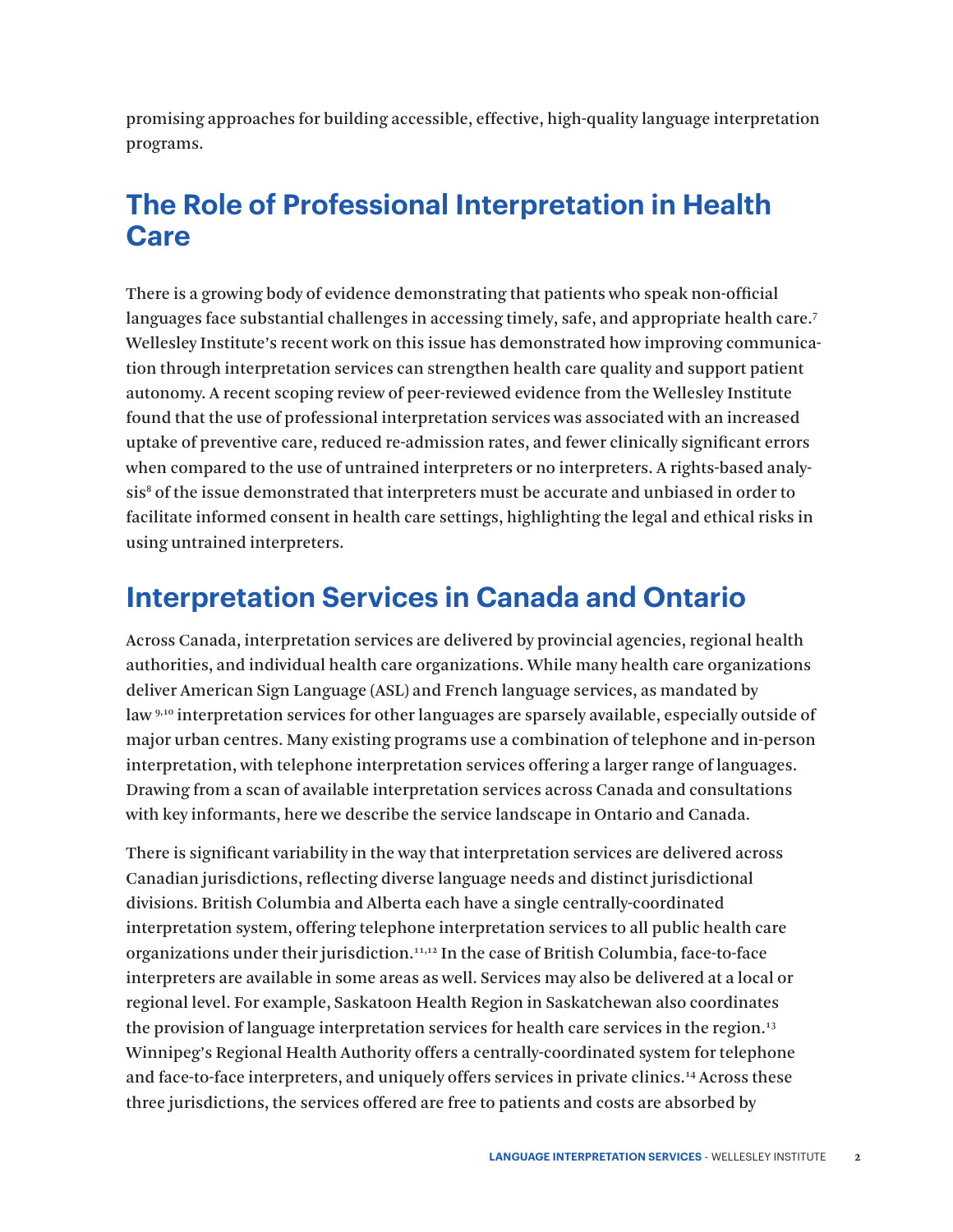<span id="page-5-0"></span>provincial or regional health authorities or local health care organizations.11,12,13 In other provinces and health regions, individual hospitals and health care organizations may opt to provide services for patients, but a scan of available services revealed that overall there is limited coordination or centralization of interpretation services.

In Ontario, there is no provincially coordinated interpretation service. However, individual organizations and health authorities have dedicated resources towards implementing language interpretation services and improving access for patients. Many organizations that offer free interpretation services to patients absorb the costs at their own expense. In the GTA, the Healthcare Interpretation Network (HIN) was originally established over 20 years ago as a non-profit partnership by several GTA hospitals and health care centres. HIN's primary goal was to standardize delivery of interpretation services through professionalizing interpretation. It also provided a forum for patients with limited English proficiency to discuss ways to improve access to services, exchange best practices for health care interpretation, and to develop standardized curriculum for medical interpreter training.[15](#page-16-0) In 2007, HIN led the development of national standards for community interpreting services that outline requirements for providing high quality interpretation. This included standards of practice for interpreters such as accuracy and fidelity, confidentiality, and impartiality.[16](#page-16-0) The national standards also include information on the responsibilities of interpreters, interpretation service providers, and the organizations who are hiring interpreters from external agencies. In 2017, HIN became part of the Ontario Council for Community Interpreting leading the Healthcare Division.

Ontario's health care system is increasingly recognizing health equity as a goal and guiding principle of service delivery[.17](#page-16-0) In Ontario, 14 Local Health Integration Networks [LHINs] are responsible for planning and delivering health services, including hospitals and community care, at the regional level[.18](#page-16-0) Many LHINs in the GTA have identified language interpretation as part of their health equity strategies to improve access to care for vulnerable populations. Health Quality Ontario (HQO), which plays an important role in monitoring the quality of the health care system across the province and setting standards for high quality care, is currently developing indicators for health equity.[19](#page-16-0) However, despite growing interest, there is limited local research on the need for language interpretation in the provision of quality services. This poses a challenge for regional population level health planning and quality improvement. Moving forward, there may be opportunities for improved monitoring on language needs in the health care system and developing meaningful targets for the provision of interpretation services. Nonetheless there are a diverse range of programs and initiatives undertaken by LHINs and individual health care organizations.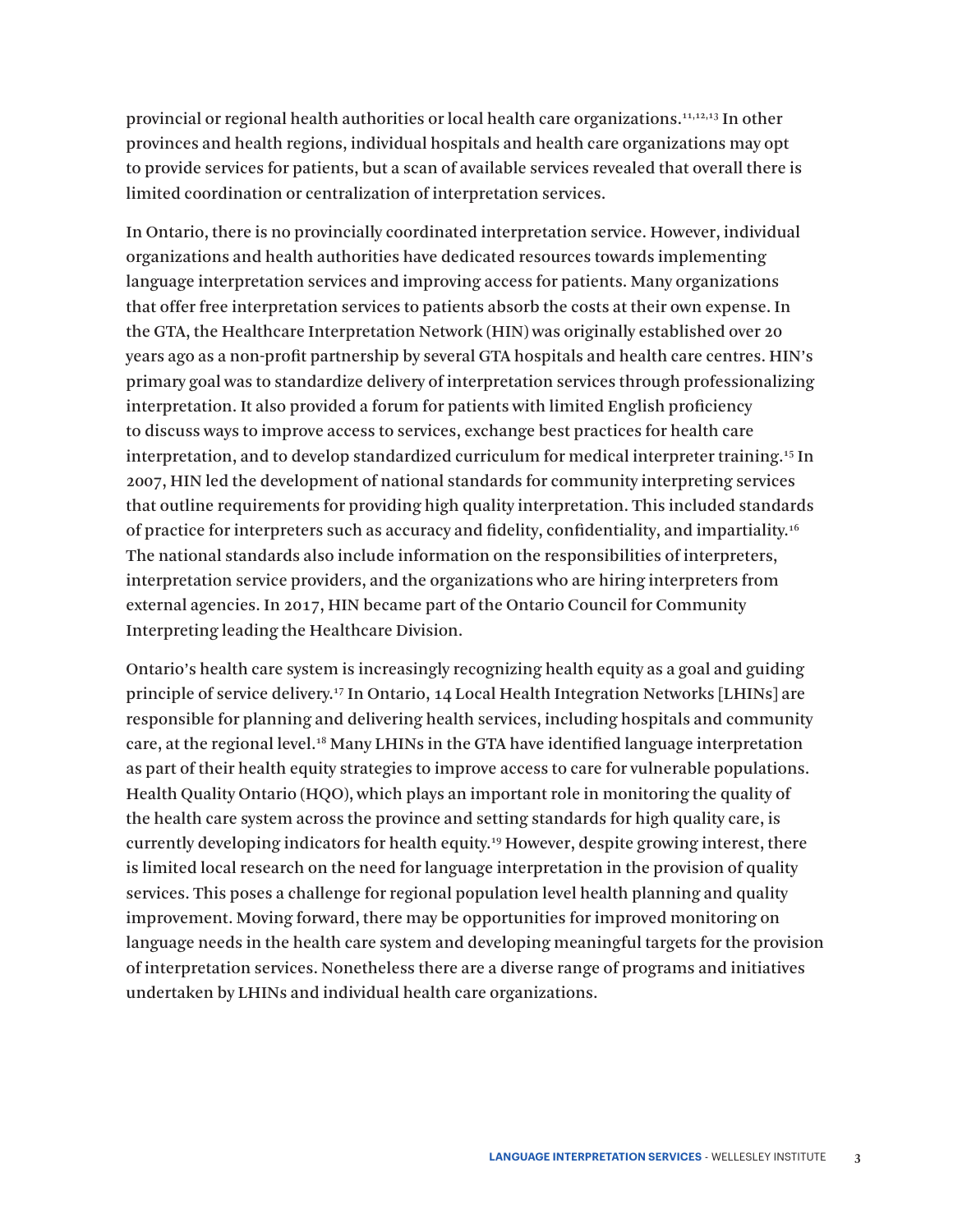## <span id="page-6-0"></span>**Interpretation Services in the GTA**

To better understand how health care organizations in the GTA are tackling the challenge of language interpretation, we conducted interviews with program coordinators and organizational leaders from four major health care organizations in the region: Language Services Toronto (led by Toronto Central LHIN); the Centre for Addiction & Mental Health [CAMH], the Hospital for Sick Children (SickKids), and William Osler Health System. These organizations were chosen as case studies for several reasons. First, all four interpretation services operate at a broad scale, serving large patient populations from different regions across the GTA. Second, they serve patients with diverse health needs such as pediatric care and psychiatric care; this is important given that distinct clinical contexts may require specific approaches to interpretation.5 Key informants were first asked to describe their services and discuss the origins of the services, described below. Key informants were later asked to reflect on the successes and challenges that they have experienced in developing and implementing the services; these insights are described in the subsequent section.

#### **Language Services Toronto Program**

In October 2012, the Toronto Central LHIN began piloting an over the phone interpretation service in hospitals and some community-based agencies. The Toronto Central LHIN's Language Services Toronto program is funded by the LHIN and administered through the University Health Network (UHN). The program uses a bulk purchasing model so that health care organizations can get discounted rates for telephone interpretation. Hospitals and private clinics must pay per use of the service, but a selected group of community-based agencies have their costs reimbursed by the LHIN.<sup>[20](#page-16-0)</sup> Interpretation services are contracted through Access Alliance's Remote Interpretation Ontario (RIO) Network<sup>[21](#page-16-0)</sup>. Access Alliance is a community health centre in Toronto that offers a comprehensive range of health and settlement services. The organization also offers language interpretation services to public and private organizations which includes their RIO Network. Through the program over 150 languages are available and accessible 24 hours a day. Language Services Toronto [LST] has been well received by participating organizations and service providers and is currently being used by many major hospitals and community-based organizations within and outside the  $GTA.18$ 

In addition to enrolling in LST, some hospitals in the GTA offer in-person interpretation services for commonly used languages. Below, we describe the programs available at three major hospitals in the GTA serving linguistically diverse patient populations.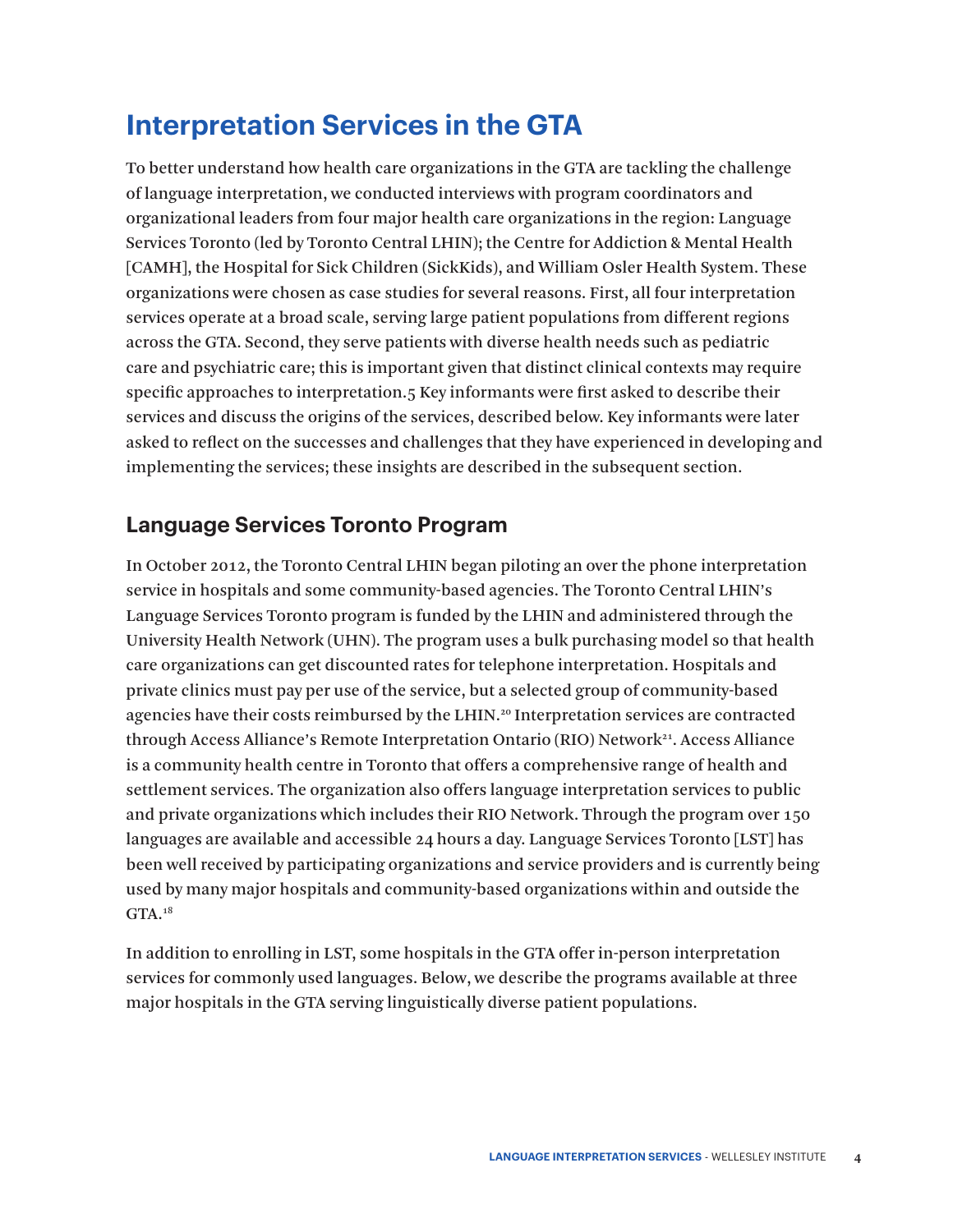#### <span id="page-7-0"></span>**William Osler Health System Interpretation Services, Brampton/ Etobicoke**

William Osler Health System is located in the Central West LHIN. It includes a hospital and an integrated wellness centre in Brampton and a hospital in Etobicoke. The patient population includes a large number of people who speak non-official languages including Punjabi, Gujarati, Spanish and Urdu. Interpretation services are offered to patients by telephone or face-to-face. Telephone interpretation services are available through the LST program, and face-to-face interpreters are contracted through third-party providers. William Osler Health System is one of the few hospitals outside of Toronto that is a part of the LST program.

William Osler Health System's Health Equity and Inclusion Office coordinates interpretation services for health care providers at the hospital. When a patient is registered at the hospital they are asked about their primary language and whether an interpreter is needed. A patient's preferred language is printed on the patient's ID bracelet and added to the medical chart. Staff can book in-person interpreters in advance of an appointment or use telephone interpretation for urgent situations. The office recommends in-person interpretation for appointments over 40 minutes and telephone interpretation for appointments under 40 minutes. However, depending on the clinical situation, the health care provider can determine the most appropriate option. The Health Equity and Inclusion team holds orientation sessions with staff to make them aware of the interpretation services offered. Regular refresher trainings are also held to promote the use of services among different clinical departments and learn about best practices when working with interpreters. There is also a staff interpreter database available internally of staff who speak different languages and are comfortable and capable of conducting clinical interviews in urgent cases when an interpreter is not available. However, providers are encouraged to use language interpretation services when possible.

#### **Centre for Addiction & Mental Health Interpretation Services, Toronto**

Interpretation Services at CAMH began over a decade ago. CAMH provides mental health services, a unique context for the provision of interpretation. For mental health care, in-person interpretation is very important and telephone interpretation is rarely used for clinical encounters. A pool of approximately 55 qualified contract interpreters who are skilled in interpreting for mental health care are available to CAMH providers. The interpreters receive ongoing professional development and training. When contracted interpreters are not available interpretation services at CAMH uses professional interpreters from community based organizations.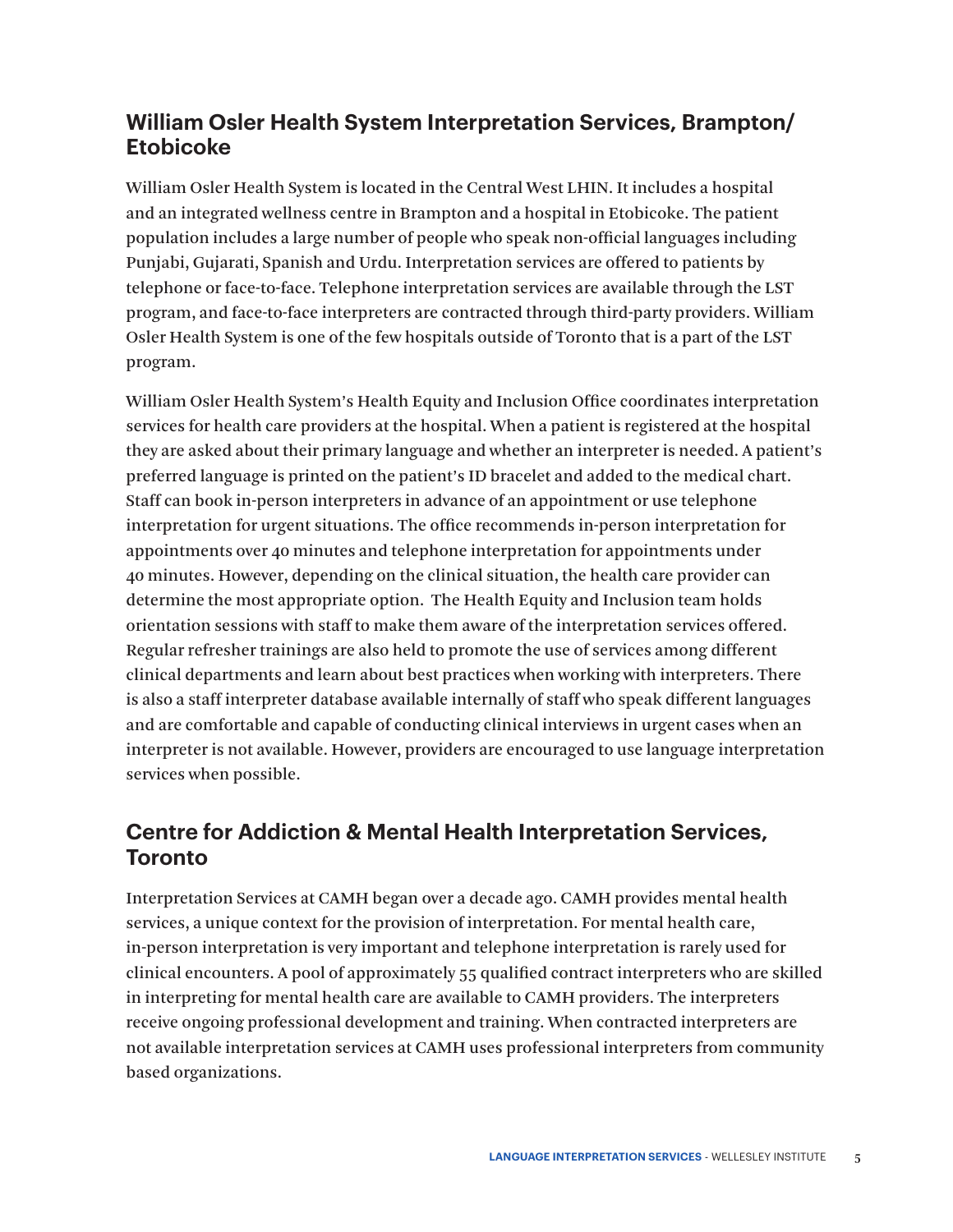<span id="page-8-0"></span>When a patient is registered at CAMH they are asked about their preferred language for communication and whether an interpreter is needed. An interpreter can be requested by the patient or health care provider. However, requests for interpretation services are sent online by CAMH staff only and can be booked in advance or the same day if needed. All clinical staff receive a card with information and tips on using interpretation services. Staff orientation and online training modules have also been developed for staff on guidelines and best practices for clinical encounters with interpreters.

#### **Hospital for Sick Children Interpretation Services, Toronto**

The Interpreter Services Department at SickKids provides on-site interpretation services for health care providers and patients/families with limited English proficiency while receiving care at the hospital. The department is comprised of 10 staff interpreters that cover the following languages: Arabic, ASL, Cantonese, French, Hindi, Italian, Mandarin, Portuguese, Punjabi, Spanish, and Urdu. For other languages, over-the-phone interpretation services are offered to ambulatory and in-patient areas through LST. In addition, the hospital offers a number of health materials for providers to share with patients, such as resource guides and information on different diagnoses, translated in up to 9 languages.

The hospital focuses on acute care pediatric patient populations which presents unique challenges and vulnerabilities around interpretation. Interpreting encounters often involve medical interpretation between a health care provider, a young patient, and the parent/ caregiver. Even if a child or sibling speaks English, providers are mindful that asking them to act as the interpreter increases the risk of misinterpreted or omitted information and poses an emotional burden.

When patient care coordinators schedule appointments or register patients, they can select the patient's preferred spoken language and request an interpreter on the scheduling system. Clinic staff and providers can also request interpreters by email. The benefits of having staff interpreters is that they are familiar with hospital processes and procedures and develop a rapport with the various clinical programs that can streamline the process. Upon orientation, clinical staff are given a card on their ID badge with information and tips on how to access and work effectively with the Interpreter Services Department, including over-the-phone interpretation services. Online training modules are also available to inform staff about effectively using interpreter services, particularly in pediatric settings.

## **Key Components of Strong Language Interpretation Programs**

After describing their services, key informants were asked to reflect on the key components that make these services successful as well as the barriers they have faced. Although these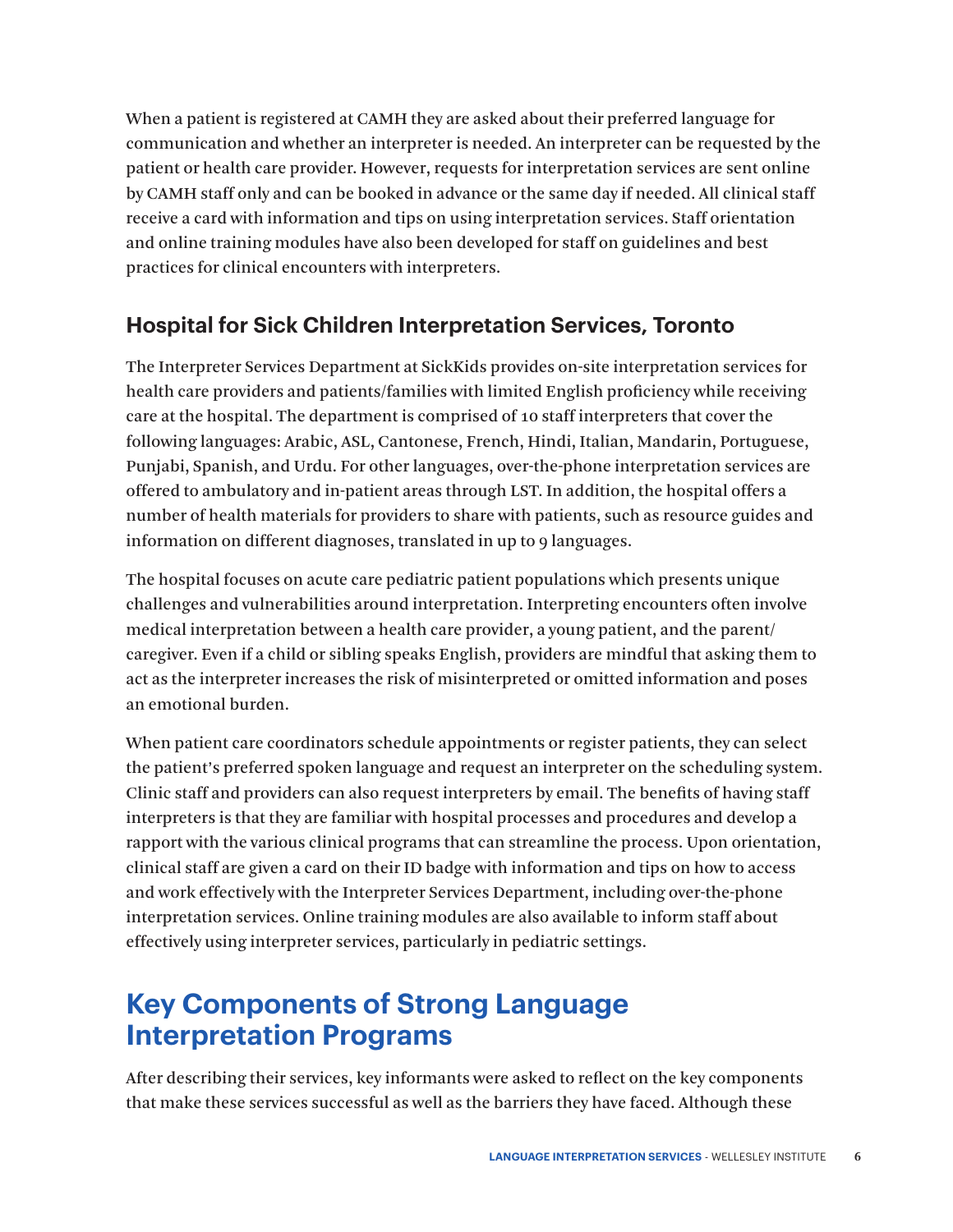<span id="page-9-0"></span>programs operate in different contexts serving distinct patient communities, they share many commonalities in their approach and have experienced similar challenges and successes. Their responses offer insights for other organizations who are designing or implementing interpretation programs, highlighting common challenges as well as innovative practices.

### **Training and Education for Clinical Staff**

Key informants noted that, at the outset, the introduction of interpretation services was met with some resistance and hesitation from health care providers and hospital staff. In part, this was because providers worried about how much time interpretation would take and were often unsure about what to expect from an interpreted clinical encounter. Each of the organizations worked to develop buy-in from providers and staff by raising awareness about the service, distributing information on how to access the service, and training staff on how to effectively work with interpreters.

To do so, service coordinators utilized multiple avenues including staff orientations, regular training sessions, and online tutorials. These training opportunities helped providers and staff understand why, how, and when to use the service. For example, SickKids offers an online training module on working effectively with interpreters, in addition to in-person training sessions on culturally competent care. These sessions help staff feel more comfortable and confident in using interpreters, alleviating some of their concerns and encouraging uptake.

In addition, information on how to access the service must be readily available and easy to use. For example, both SickKids and William Osler distribute a brief 'decision tree' to help clinicians quickly choose what mode of interpretation to use in a clinical encounter. Similarly, CAMH and SickKids include a small guide to using interpreter services on all staff ID badges. These approaches help make the process of requesting an interpreter faster and easier for staff.

Key informants reflected on the important role that service coordinators play in facilitating appropriate use of interpretation services. Service coordinators can interact directly with staff and providers to answer questions and support clinical staff as they learn how to work with interpreters and how to navigate the service. For example, service coordinators at William Osler conduct regular "quality huddles" with clinical staff, helping to address any concerns and simultaneously raising the visibility of the service.

#### **Qualified Professional Interpreters**

Medical interpretation requires more than language fluency. Interpreters require a set of specific and highly technical skills: in-depth knowledge of medical terminology, an ability to clearly communicate complex and nuanced information, an understanding of how to work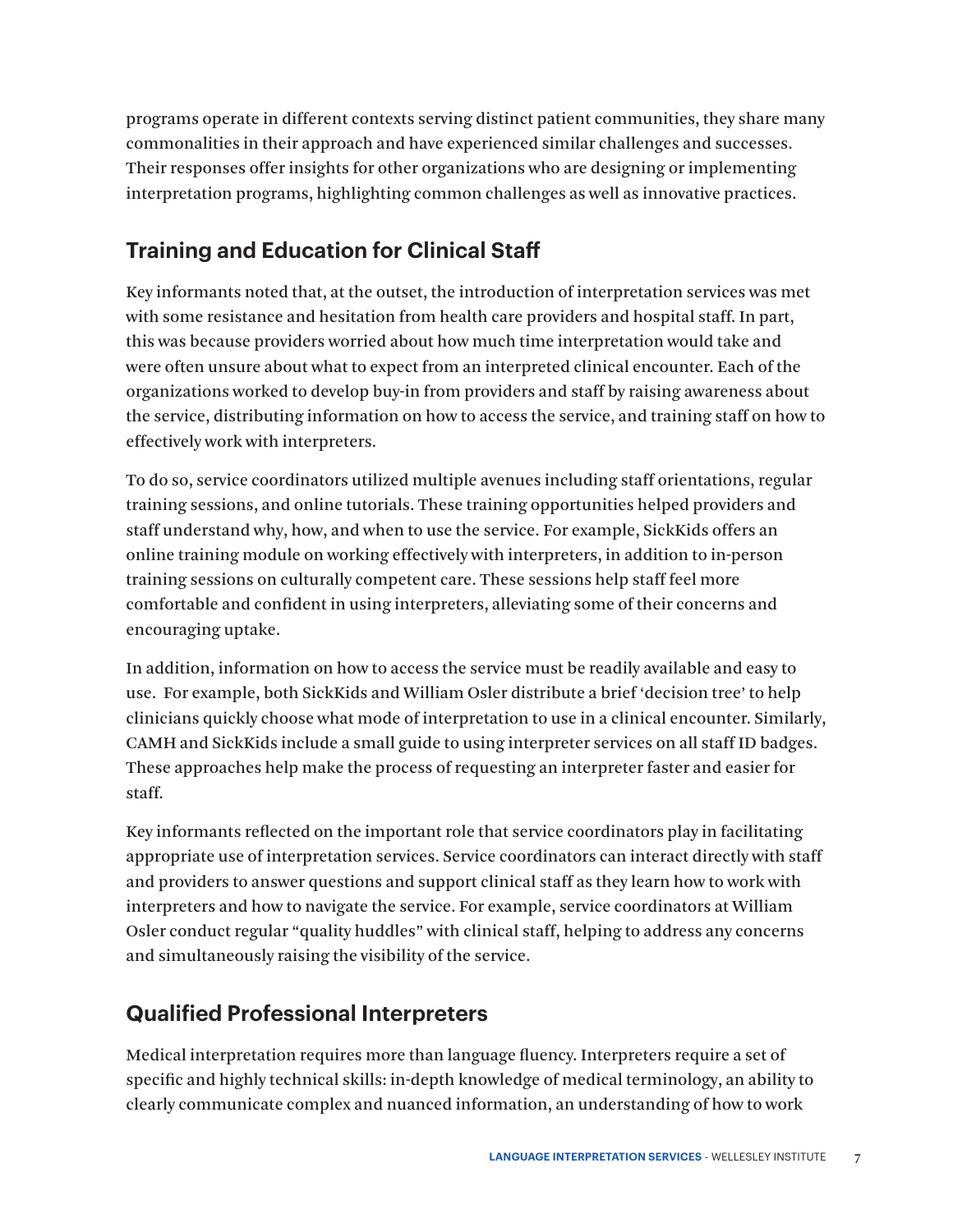<span id="page-10-0"></span>with patients and providers, and an understanding of health care organizations' systems and processes. Successful interpretation services must recognize the complexity of language interpretation processes and take steps to ensure that their interpreters are adequately prepared for their role.

Our key informants agreed that hiring trained interpreters with clear credentials is an important part of designing a strong program. Establishing stringent certification requirements for interpreters can be a challenge, in part because there is not yet a Canadian regulatory body for medical interpreters. The Association of Translators and Interpreters of Ontario (ATIO) administers certifications for medical interpretation based on a certifying exam and a requisite number of hours of experience. However, these certifications are not yet widespread. Instead, some hospitals have their own internal criteria; for example, CAMH requires completion of a standardized exam and at least 2 years of experience. While implementing these requirements led to a reduction in the number of interpreters working at CAMH, as many did not meet the criteria, it also undoubtedly strengthened the quality of the interpretation program.

Beyond the hiring processes, our key informants discussed the importance of providing interpreters with ongoing professional development training opportunities to help them build skills and improve their capacity to navigate the hospital setting. For example, SickKids has offered workshops on working in health care settings with support from Access Alliance, and CAMH provides ongoing professional development sessions for all interpreters. These sessions may cover specific skills such as strengthening medical terminology or communicating with families in distinct care settings. They may also be part of broader staff training around occupational safety, patient confidentiality, or ethics. These considerations demonstrate that the most successful programs fully integrate interpreters as part of the hospital staff team. As skilled professionals, interpreters have the same obligations to patients as other hospital staff and this require investment in training and professional development.

#### **Flexibility of Model**

Each of the health care organizations profiled above use a combination of in-person interpreters (either contracted or staff) and over-the-phone services. Different modes of interpretation are appropriate for different types of encounters. In-person is generally preferred for longer or complex encounters, because the conversation can capture more nuance and it is easier for patients and providers to feel comfortable. Over-the-phone interpretation can be a suitable substitute in urgent situations where a prompt response is needed and tend to be less resource-intensive. All four health care organizations aim to offer in-person interpretation for the most common languages spoken among their patients and use over-the-phone services to fill in service gaps and provide faster access.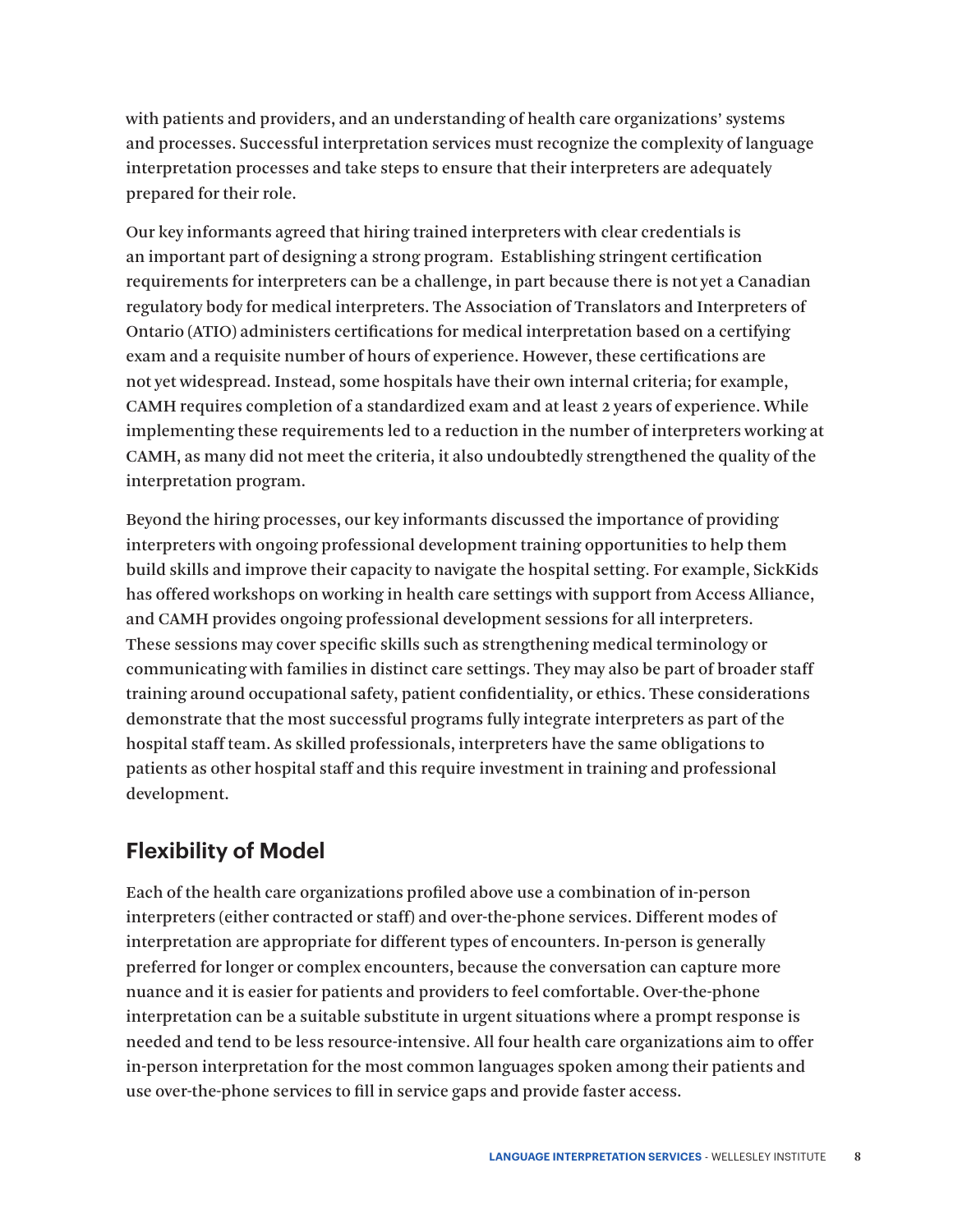<span id="page-11-0"></span>This combined model helps the service respond to both emergency situations and regular clinical encounters, making it easier to use and ensuring equitable access for all patients. At all three sites there are processes for pre-booking interpreters in advance as well as having on-demand access by phone. Having a centralized process for accessing interpretation services with different access points such as by phone, email, or through internal scheduling systems allows interpretation services to integrate into the clinical workflow and aids with monitoring usage.

A flexible model also helps service coordinators balance resource efficiency with broad coverage. Key informants noted that in the GTA, there is a high degree of linguistic diversity that can pose a major challenge for delivering services equitably. The language patterns of a geographic area can shift over time, notwithstanding the fact that there are a limited number of trained interpreters for rare languages. Over-the-phone services can complement in-person services by offering a broader range of languages, ensuring that health care organizations can respond to dynamic language needs.

 As new technologies become available, the nature of interpretation services may change. For example, CAMH is exploring the possibility of remote video interpretation, which may be able to offer the time- and resource-efficiency of over-the-phone services while still capturing the complexity of in-person conversations.

#### **Supporting a 'Cultural Shift' Towards Interpretation**

Key informants agreed that one of the biggest challenges to establishing a strong interpretation program is fostering a 'cultural shift' among hospital staff. Ensuring that the program is accessible and providing staff training are undoubtedly important steps, but ultimately, increasing program uptake requires a high degree of support from staff. A second related challenge is that interpretation services do require a high level of financial investment. To achieve this, it is important that the program is championed by senior leadership and recognized as an organizational priority.

One important element of the 'cultural shift' towards interpretation is that senior leadership are visibly supportive of the program and integrate it across the care setting. For example, at William Osler the senior leadership of the organization provided the initial push for developing an interpretation program as part of their approach to health equity. Front-line workers such as resource nurses were important champions on-the-ground, encouraging staff to use the service. The demonstrated support from leaders helped make it more acceptable to clinical staff. Senior leadership also allocated adequate resources for administrative support, dedicated staff, and equipment, ensuring that the service remains sustainable over time and giving it more prominence as part of the hospital's overall services.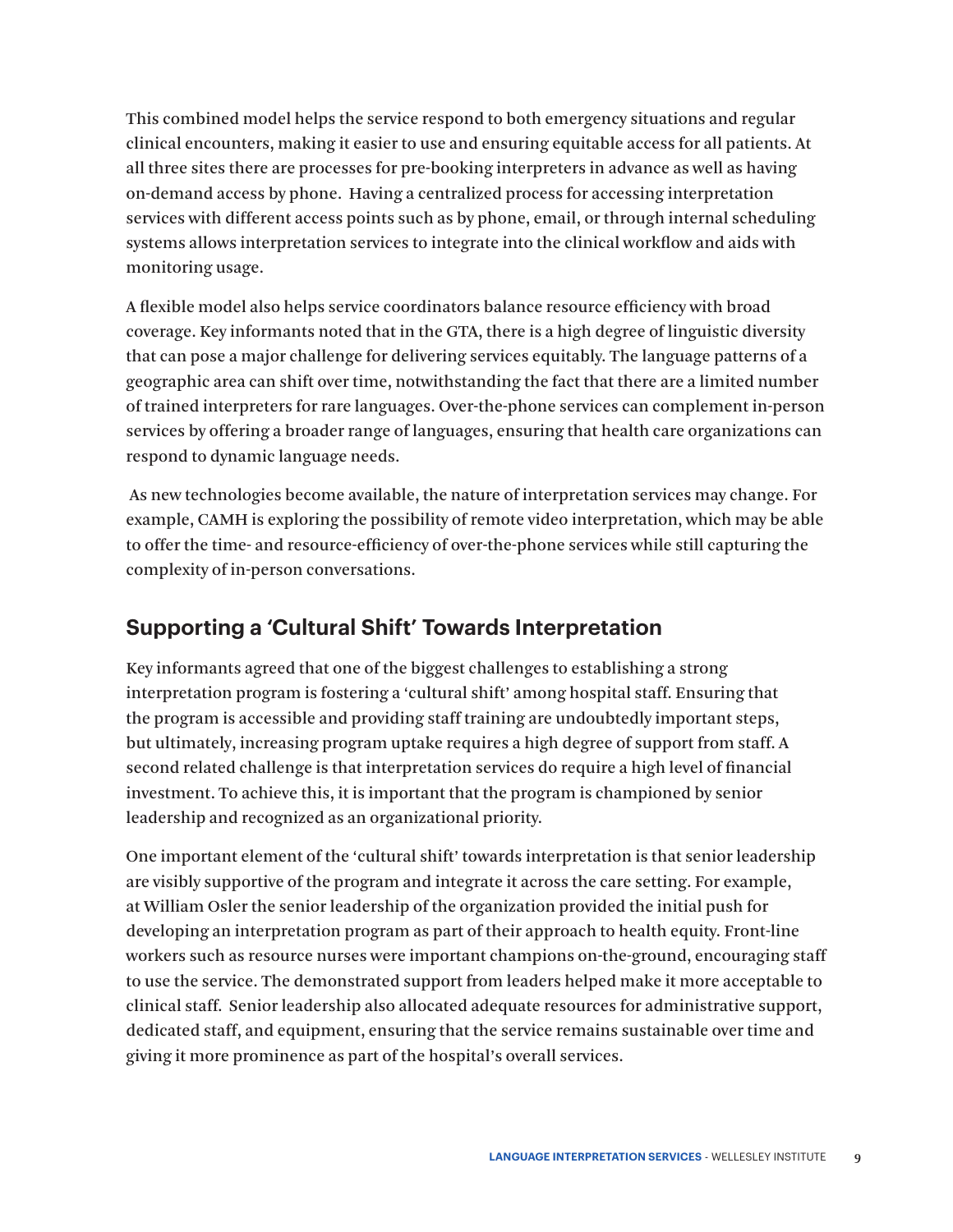<span id="page-12-0"></span>We also heard about the importance of ensuring that staff understand the benefits of the service, particularly as it relates to patient outcomes. SickKids' interpretation team made a concerted effort to educate staff through regular training on the links between interpretation services and reduced readmissions, improved compliance to treatment, and shorter length of stay. These links also underscore the potential health system cost-savings that could be realized by investing in such programs. The team also emphasized the importance of interpretation services for minimizing risk around informed consent. These efforts can help generate interest in the program and facilitate buy-in from hospital staff.

#### **Monitoring and Evaluation**

Strong monitoring and evaluation is essential for ensuring the quality and accessibility of interpretation programs. Key informants agreed that collecting data on the patient population and analyzing service use is necessary for ensuring programs are responsive to patient needs. Taken together, this data can highlight gaps in service and help program coordinators tailor their strategies.

The growing diversity of the GTA was part of the impetus for establishing Language Services Toronto, and similarly a shifting patient population was the driver behind many individual language interpretation programs. Key informants noted that the most common languages can change frequently, necessitating changes in service. However, given that census data is only available every five years, hospitals need to include language data in their regular monitoring and reporting to support service planning.

Service use data can be used alongside socio-demographic data to support service planning and delivery. Key informants emphasized the importance of comprehensive data collection such as monitoring the number of encounters, the method of delivery, the most requested languages, and the department or division receiving the request. This is useful not only for monitoring costs and benefits, but also for identifying where targeted outreach and support might be necessary. For example, the interpretation program at SickKids monitors how often each department or clinic is using the service. If specific departments or clinics are using the service infrequently, the program coordinators can target them for outreach and staff training. Having a centralized intake and booking system simplifies the data collection process and makes it easier to monitor usage.

At a systems level, collecting comparable data within and across LHINs remains a challenge. Each LHIN is at varying stages of implementing socio-demographic data collection, and data collection tools are not standardized across the province. For example, Toronto Central LHIN includes a question on language ("what language would you feel most comfortable speaking with your health care provider?") as an optional addition to its core socio-demographic patient questionnaire for all hospitals. However, Health Quality Ontario (HQO), the agency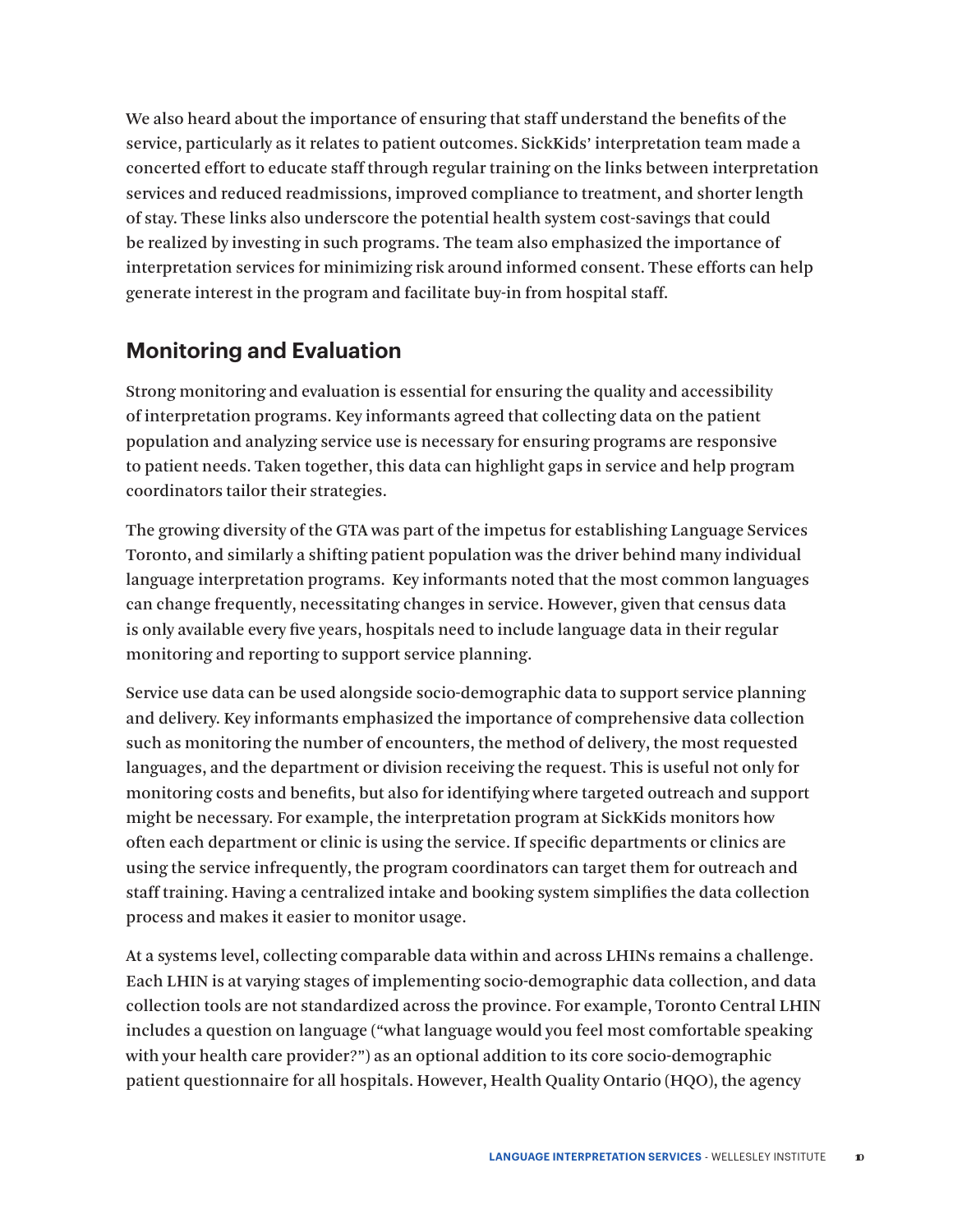<span id="page-13-0"></span>which monitors and evaluates care across the province, does not currently mandate such questions for all LHINs. This leaves significant data gaps that can be a barrier for service planning. Key informants also suggested that simply asking about patients' language preferences is not always sufficient; there also needs to be efforts to evaluate their experience communicating with their health care provider to understand whether interpretation services were accessible and effective, or what alternatives are being utilized. Strengthening data collection at the systems level can improve service planning and ensure accountability for health care organizations and LHINs more broadly.

## **Conclusions & Implications**

As Ontario grows increasingly linguistically diverse, health care organizations will need to respond to the changing demographics of their patient populations. In 2016 more than 25 percent of Ontarians and 40 percent of Torontonians reported having a mother tongue in a language other than English or French<sup>22</sup>. Additionally, almost 15 percent of Ontarians and  $25$  percent of Torontonians speak a non-official language at home<sup>23</sup>. Investing in accessible, high-quality language interpretation services is an important way of ensuring that care is truly patient-centered and delivered equitably. The four health care organizations profiled here has made linguistic accessibility an organizational priority. Each has found that interpretation services contribute to the quality of the care they offer, minimizes risks in health care encounters, and improves the well-being of their patients.

There has been limited research exploring the design and implementation of language interpretation programs and identifying key strengths and challenges for these programs. This analysis suggests that high-quality language interpretation services require adequate training and guidance for those using the service, a responsive and flexible program design, a supportive organizational environment with adequate resources, and a system that emphasizes quality and accountability. Clinical staff, service coordinators, organizational leaders, and health system leaders all have a role to play in supporting these services and ensuring they are delivered equitably. While the organizations profiled here operate in the GTA context within Ontario's distinct LHIN structure, the challenges that they have encountered – and the solutions that they have implemented – are likely applicable to other jurisdictions.

Individual organizations, with the support of LHINs, have taken the lead on implementing interpretation services in Ontario. Yet the responsibility for delivering patient-centered care is shared between individual health care organizations and the broader system of LHINs. Resource constraints remain a major challenge in scaling up these services, and services remain concentrated in major hospitals with some services available in community health centres. To support wider-scale service delivery, there is a need for systemic supports including dedicated funding, coordinated data collection, and shared standards and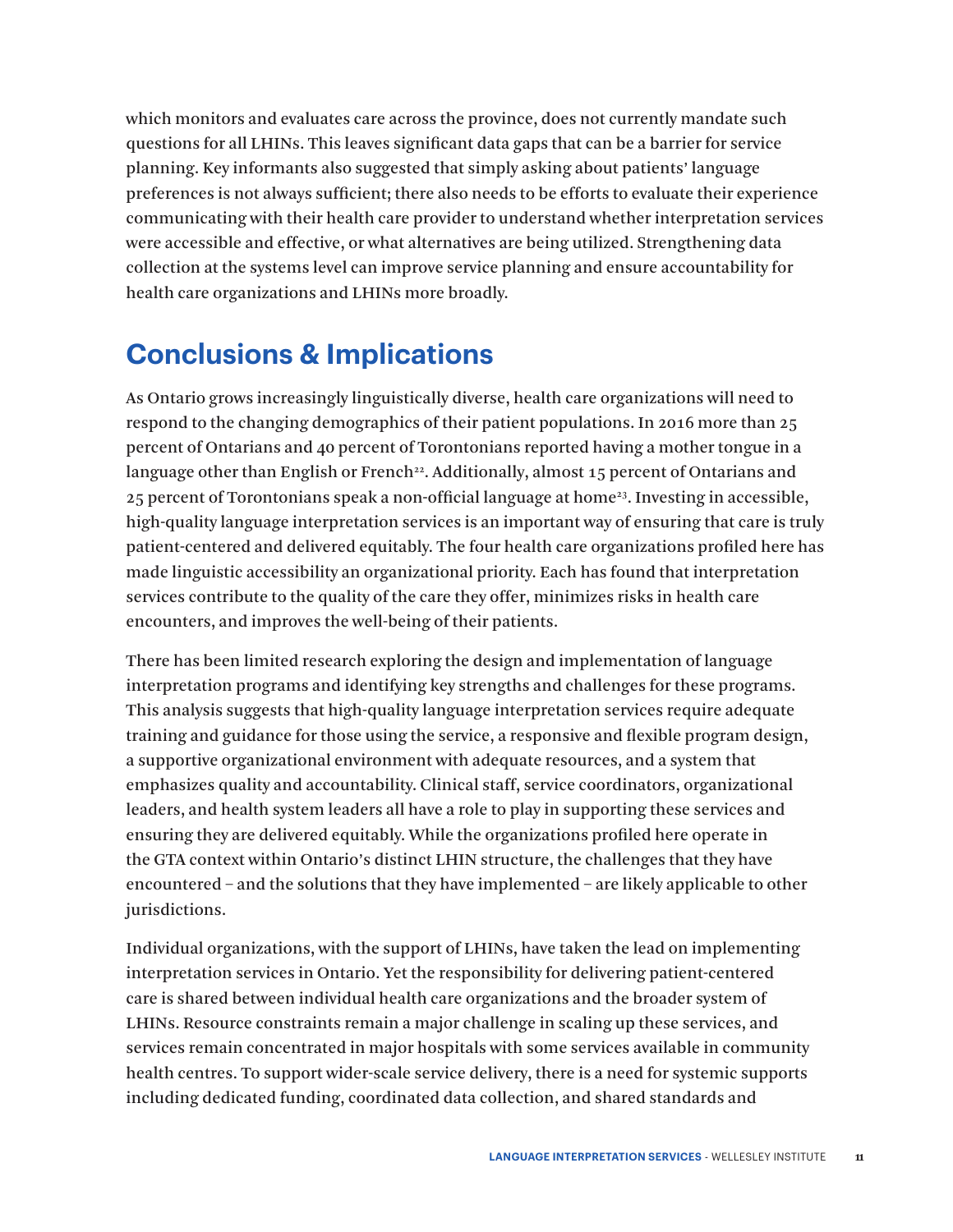knowledge exchange. In the future, a more comprehensive language interpretation system available across the province may help facilitate broader access to services across a wide range of health care organizations. In the meantime, the experience of leading organizations in the GTA demonstrates the value of investing in interpretation services and how it can be prioritized as a health care quality goal.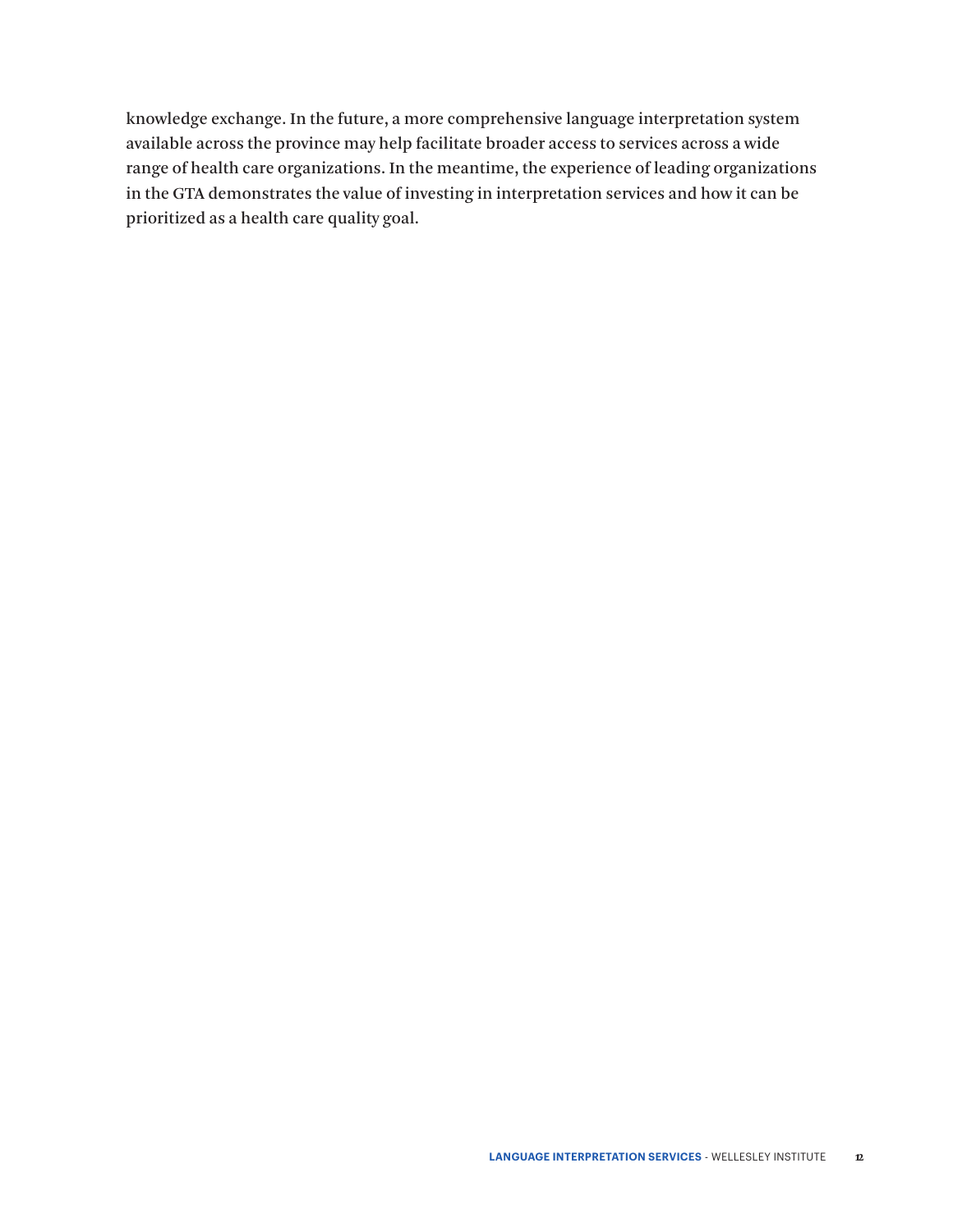## <span id="page-15-0"></span>**List of Key Informants**

We would like to thank our key informants for their valuable input and expertise.

**Anita Tancredi** – Medical Interpreter, Interpreter Services, Centre for Innovation and Excellence in Child, The Hospital for Sick Children

**Sundeep Hans** – Diversity Projects Coordinator, Health Equity and Inclusion, William Osler Health System

**Alexandra Hill-Mann** – Diversity Projects Coordinator, Health Equity and Inclusion, William Osler Health System

**Dr. Branka Agic** – Manager, Health Equity, Centre for Addiction and Mental Health

**Camille Orridge** – Senior Fellow, Wellesley Institute and Former CEO, Toronto Central LHIN

## **Endnotes**

- [1](#page-3-0) Flores, G. (2005). The impact of medical interpreter services on the quality of health care: a systematic review. Medical care research and review, 62(3), 255-299.
- [2](#page-3-0) Jacobs, E. A., Lauderdale, D. S., Meltzer, D., Shorey, J. M., Levinson, W., & Thisted, R. A. (2001). Impact of Interpreter Services on Delivery of Health Care to Limited–English proficient Patients. Journal of general internal medicine, 16(7), 468-474.
- [3](#page-3-0) Hunt, L. M., & de Voogd, K. B. (2007). Are good intentions good enough? Informed consent without trained interpreters. Journal of general internal medicine, 22(5), 598.
- [4](#page-3-0) Peel Data Centre (2017). 2016 Census: Language Bulletin. Region of Peel. Retrieved October 8 2017 from: https://www. peelregion.ca/planning-maps/censusbulletins/2016-languages-bulletin.pdf
- [5](#page-3-0) Laher, N., Sultana, A., Aery, A., & Kumar, N. (2018). Access to Language Interpretation Services and its Impact on Clinical and Health Outcomes: A Scoping Review. Wellesley Institute. Retrieved from: [http://www.wellesleyinstitute.](http://www.wellesleyinstitute.com/wp-content/uploads/2018/04/Language-Interpretation-Services-Scoping-Review.pdf) [com/wp-content/uploads/2018/04/Language-Interpretation-Services-Scoping-Review.pdf](http://www.wellesleyinstitute.com/wp-content/uploads/2018/04/Language-Interpretation-Services-Scoping-Review.pdf)
- [6](#page-3-0) O'Campo, P., DeVotta, K., Dowbor, T., & Pedersen, C. (2014). Reducing the Language Accessibility Gap: Language Services Toronto Program Evaluation Report. Centre for Research on Inner City Health. Retrieved 11 Aug 2017 from: [http://stmichaelshospitalresearch.ca/wp-content/uploads/2016/12/LST\\_Program\\_Evaluation\\_Report\\_July31\\_one-up.](http://stmichaelshospitalresearch.ca/wp-content/uploads/2016/12/LST_Program_Evaluation_Report_July31_one-up.pdf) [pdf](http://stmichaelshospitalresearch.ca/wp-content/uploads/2016/12/LST_Program_Evaluation_Report_July31_one-up.pdf)
- [7](#page-4-0) Hyman, I. (2009). Literature Review: Costs of Not Providing Interpretation in Health Care. Access Alliance Multicultural Health & Community Services. Retrieved 11 Aug 2017 from: [http://accessalliance.ca/wp-content/](http://accessalliance.ca/wp content/uploads/2015/03/Lit_Review_Cost_of_Not_Providing_Interpretation.pdf) [uploads/2015/03/Lit\\_Review\\_Cost\\_of\\_Not\\_Providing\\_Interpretation.pdf](http://accessalliance.ca/wp content/uploads/2015/03/Lit_Review_Cost_of_Not_Providing_Interpretation.pdf)
- [8](#page-4-0) Aery, A., Kumar, N., Laher, N, & Sultana, A. (2017). Interpreting Consent: A Rights Based Approach to Language Accessibility in Ontario's Health Care System. Wellesley Institute. Retrieved 11 Aug 2017 from: [http://www.](http://www.wellesleyinstitute.com/wp-content/uploads/2017/04/Interpreting-Consent.pdf) [wellesleyinstitute.com/wp-content/uploads/2017/04/Interpreting-Consent.pdf](http://www.wellesleyinstitute.com/wp-content/uploads/2017/04/Interpreting-Consent.pdf)
- [9](#page-4-0) French Language Services Act. R.S.O. 1990, c. F.32., Section 2
- [10](#page-4-0) Accessibility for Ontarians with Disabilities Act, R.S.O. 2006, c.11.
- [11](#page-4-0) Provincial Health Services Authority. (2017). Provincial Language Service. Retrieved 11 Aug 2017 from: [http://www.](http://www.phsa.ca/our-services/programs-services/provincial-language-service) [phsa.ca/our-services/programs-services/provincial-language-service](http://www.phsa.ca/our-services/programs-services/provincial-language-service)